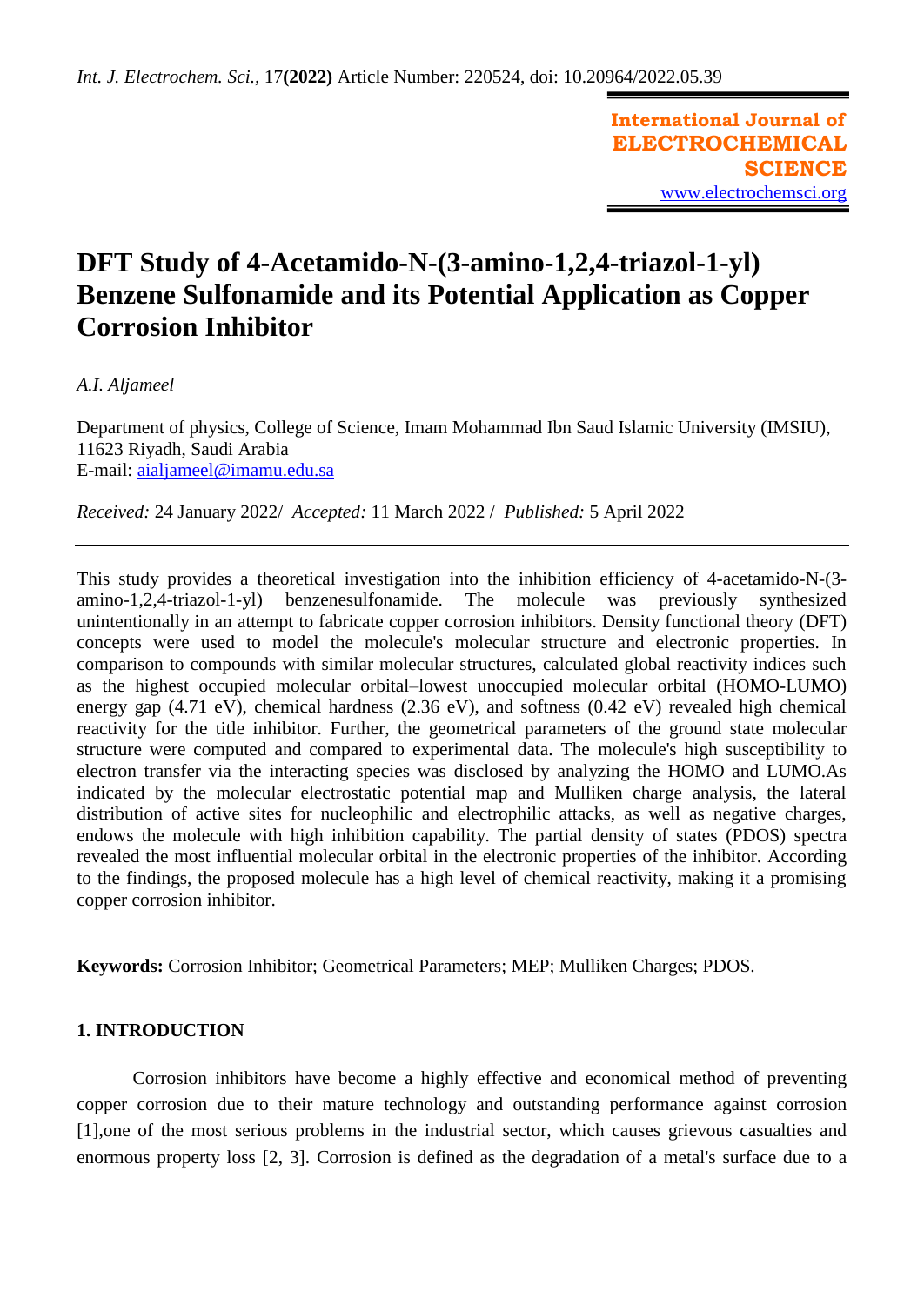chemical reaction with the surroundings, and it is one of the most widely researched phenomena in the last few decades.

Several studies have explored the optimum methods of coating metal surfaces with organic or inorganic materials as a protection in various media [4–6], and it has been discovered thatthe use of corrosion inhibitors is one of the cheapest and most effective techniques for corrosion prevention. Inorganic composites specified as chromates, nitrates, oxides, and lanthanides have been utilized as common inhibitors for corrosion [7–10].

Copper is a relatively noble metal, resistant to the influence of the atmosphere and many chemicals, requiring strong oxidants for its corrosion or dissolution. However, it is known that, in aggressive media, it is susceptible to corrosion [11–14]. Thus, copper corrosion inhibitors are necessary since no passive protectivelayer can be expected to form [15–20]. Although experimental techniques are instrumental in understanding inhibition mechanisms, they have some limitations, such as being time-consuming and highly costly [21, 22].

Of late, the theoretical approach represented by density functional theory (DFT) has become a powerful tool in studying the inhibition properties of molecules [23–27]. DFT concepts have a huge capability to interpret and predict the inhibition performance of organic and inorganic inhibitors based on the reactivity indexes and electronic and molecular properties [28–30].

This work investigated the inhibition efficiency of a novel molecule, 4-acetamido-N-(3-amino-1,2,4-triazol-1-yl)benzenesulfonamide, which was previously synthesized in an attempt to treat copper corrosion as an active inhibitor. DFT means were used to determine the structural quantum parameters of these compounds and classify their inhibition efficiency according to the calculated molecular properties

## **2. MATERIALS and METODS**

## *2.1. Experimental Details*

The proposed molecule, 4-acetamido-N-(3-amino-1,2,4-triazol-1-yl)benzenesulfonamide, was unintentionally produced by the Fu Juan group while attempting to treat copper corrosion by synthesizing an active inhibitor using p-acetylamidobenzenesulfonyl chloride and 3-Amino-1-H-1,2,4 triazole [31]. Figure 1(A) illustrates the molecular structure of the title molecule,  $C_{10}H_{11}N_5O_3S$ .

Because it contains many heteroatoms, the group anticipated that the title molecule would be a promising copper corrosion inhibitor that would easily interact with copper to form a coating complex. The mentioned work includes a detailed description of the synthesis method as well as supplementary materials that clearly define the refinement, fractional atomic coordinates, equivalent isotropic displacement, and geometric parameters for the title molecule.

#### *2.2. Computational Methods*

The molecular structure of 4-acetamido-N-(3-amino-1,2,4-triazol-1-yl)benzenesulfonamidewas investigated using DFT, which was expressed by the Becke3-parameter-Lee-Yang-Parr (B3LYP)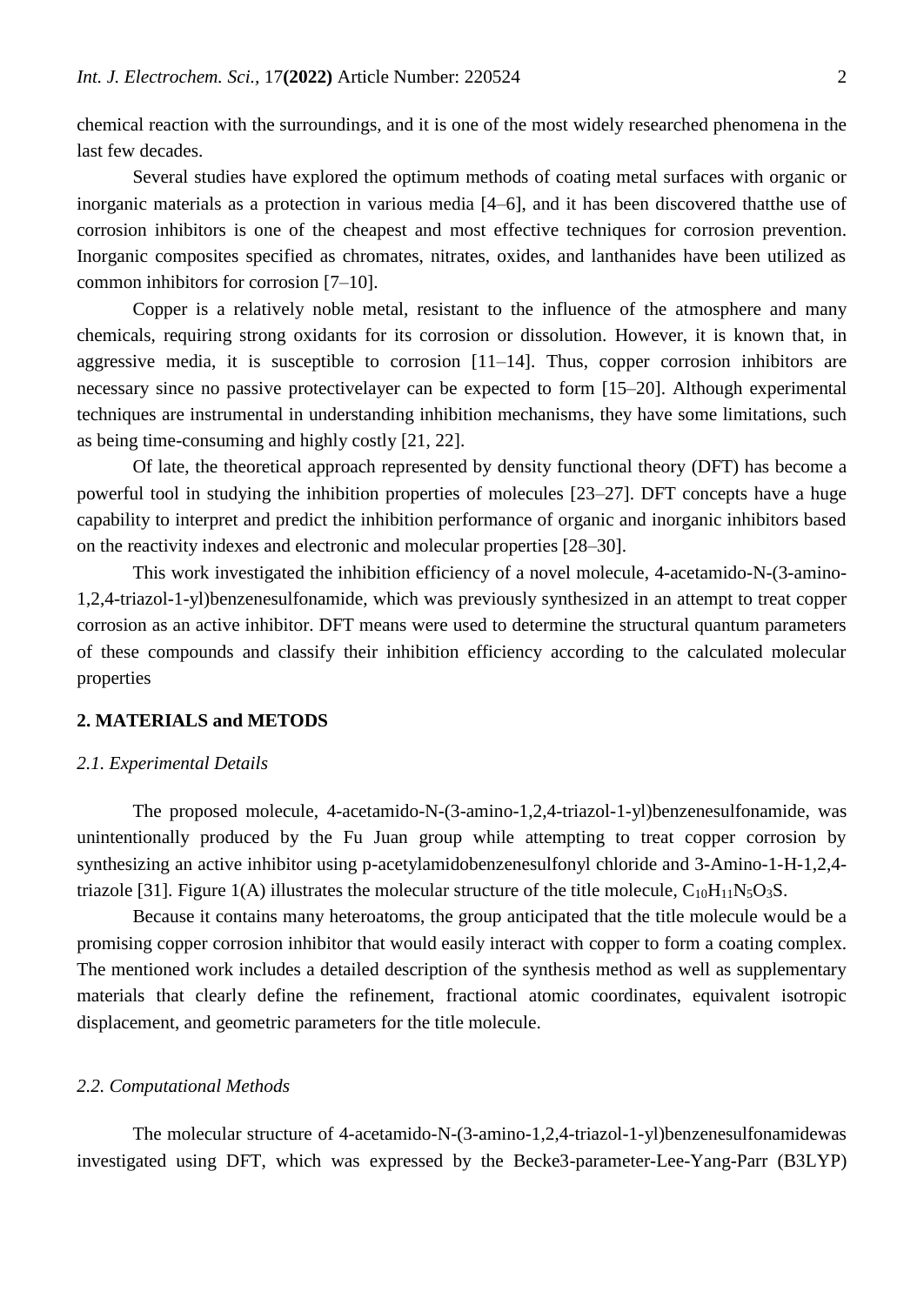model and the 6-311G\*\* basis set, to find the optimized ground state [32, 33]. The calculations were conducted using the computational chemistry software package Gaussian 09 [34]. GaussView 5.0 was used to extract and visualize the surface of molecular electrostatic potential,highest occupied molecular orbital(HOMO) and lowest unoccupied molecular orbital(LUMO) energies, frontier molecular orbitals, and atomic charges [35]. The density of states (DOS) and partial density of states (PDOS) spectra were generated using the GaussSum program [36] with an FWHM of 0.3 eV, and thegraphs were plotted using the origin program.



Figure 1. Molecular structure(A) and optimized geometry (B) of 4-Acetamido-N-(3-amino-1,2,4triazol-1-yl)benzenesulfonamide molecule.

#### **3. RESULTS**

#### *3.1. Chemical reactivity descriptors*

The properties and electronic structure of a molecule must be identified to describe its behavior in a chemical reaction with another chemical substance. DFT has been used successfully to investigate quantum chemical descriptors of molecular systems, which correlate molecular orbital energies to chemical reactivity. In this regard, the chemical DFT descriptors derived by Koopmans' theorem [37] were determined for the title inhibitor. These include chemical potential  $(\mu)$ , ionization potential  $(I)$ , electronic affinity (A), hardness (η), softness (σ), electronegativity (χ), electrophilicity (ω), and the fraction of electrons transferred (ΔN). The mathematical representation of these chemical indices and their calculated values are recorded in Table 1.

 $E_{HOMO}$  signifies the energy of the HOMO, while  $E_{LUMO}$  indicates the energy of the LUMO. The ionization potential (I) and the electron affinity (A) are denoted as  $-E_{HOMO}$  and  $-E_{LUMO}$ . The gap in the energy band reflects the reactivity of the inhibitor to the adsorption process on metal surfaces. Smaller energy gaps indicate better inhibitory activity since the energy required to remove an electron from the most occupied orbital is lesser [38].

A molecule's resistance to changes in its electronic distribution during chemical interactions is defined as hardness. Consequently, reduced hardness, or softness, indicates a comparatively polarizable molecule whose electronic distribution can be easily changed in a chemical reaction. As the hardness and softness values werelow and high, respectively, for the title molecule, it meant that it is a molecule with high chemical reactivity and high corrosion inhibition efficiency.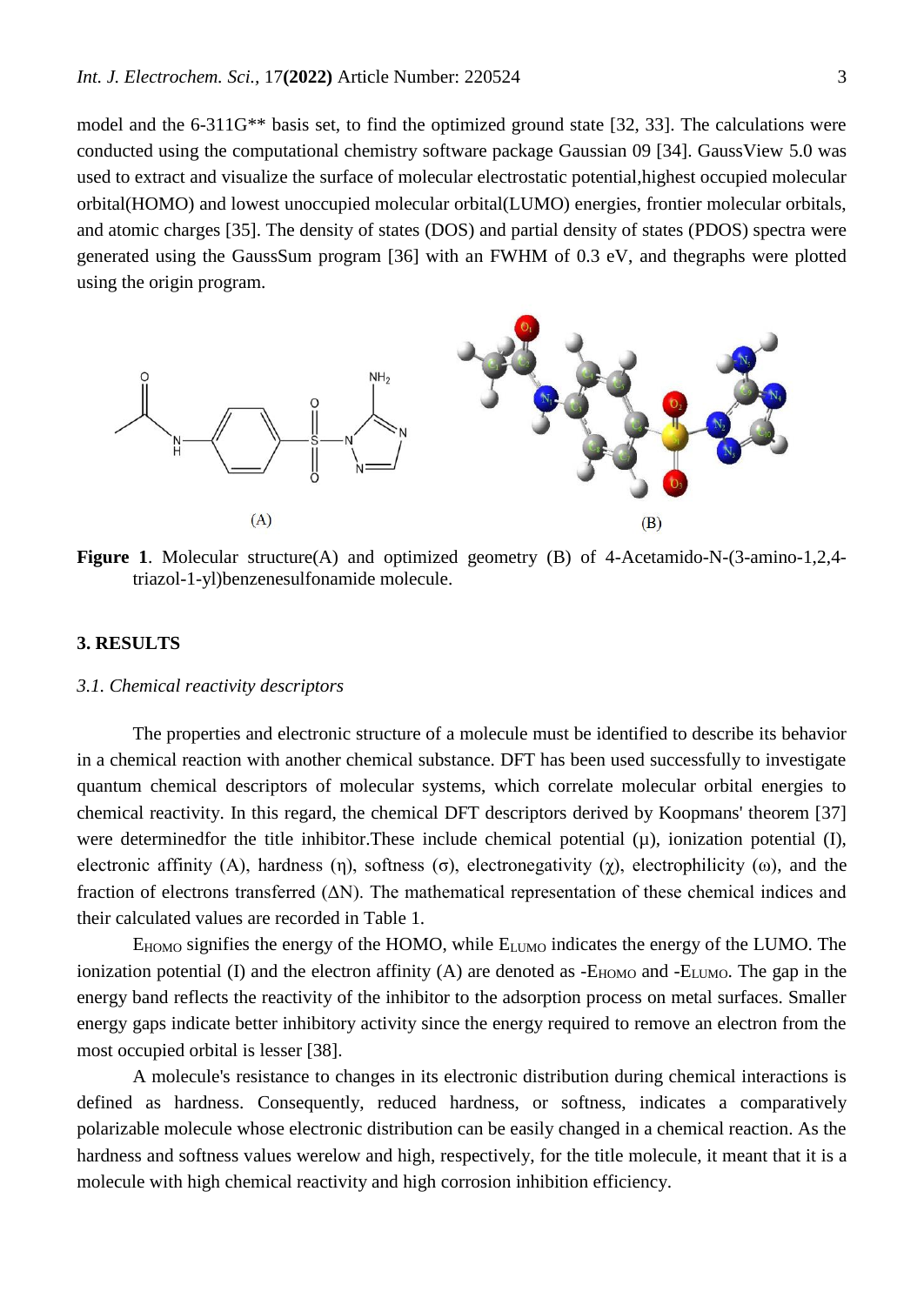Table 1 show that the calculated values of  $E_g$ ,  $\eta$ , and  $\sigma$  were 4.71 eV, 2.36 eV, and 0.42 eV-<sup>1</sup>, respectively. Thus, compared to previously reported molecules with similar structures, the investigated inhibitor has a smaller gap in the energy band, lower hardness, and a higher softness value, indicating a good inhibition capability [39, 40].

Electronegativity is a measure of the molecule's ability to attract electrons and is a critical property in predicting the efficiencies of the molecule as a corrosion inhibitor. As per Sanderson's principle [41], electrons flow from the molecule having low electronegativity (inhibitor) to the one with the higher electronegativity (metal surface) until the values equalize and chemical equilibrium is attained. As thought, the measured electronegativity of the inhibitor is lower (4.12 eV) than that of the metal surface (copper).

Electrophilicity refers to a molecule's preference to acquire electrons from its surroundings. Based on the absolute electrophilicity criteria, the investigated inhibitor is categorized as a strong electrophile [42]. The number of electrons transferred between the inhibitor and metal surface during a chemical interaction is denoted by the numerical parameter,  $\Delta N$ . In Table 1,  $\Delta N$  was calculated using the theoretical values of electronegativity and global hardness for bulk copper as  $\chi_{Cu} = 4.98 \text{ eV } \eta_{Cu} =$ 0 respectively, implying that, for a metallic bulk,  $I = A$  since they are softer than neutral metallic atoms [43]. The calculated positive value of  $\Delta N$  indicated that the inhibitor behaves as an electron donor, i.e., the inhibitor's efficiency is due to electron donation.

| Parameter                              | Symbol               | Mathematical<br>Definition                                            | Previous work<br>This work<br>C9H14N4O4S<br>C10H11N5O3S<br>$[39]$ |         | Previous work<br>C10H12N4OS<br>$[40]$ |  |
|----------------------------------------|----------------------|-----------------------------------------------------------------------|-------------------------------------------------------------------|---------|---------------------------------------|--|
| <b>HOMO</b> Energy                     | E <sub>HOMO</sub>    |                                                                       | $-6.47$                                                           | $-5.58$ | $-6.58$                               |  |
| <b>LUMO</b> Energy                     | <b>ELUMO</b>         |                                                                       | $-1.76$                                                           | $-0.57$ | $-0.86$                               |  |
| Energy gap                             | $E_g$                | $E_{LUMO}$<br>$-E_{HOMO}$                                             | 4.71                                                              | 5.01    | 5.72                                  |  |
| Ionization<br>potential                | I<br>- EHOMO<br>6.47 |                                                                       | 5.58                                                              | 6.58    |                                       |  |
| Electron affinity                      | - ELUMO<br>A         |                                                                       | 1.76                                                              | 0.57    | 0.86                                  |  |
| Chemical<br>hardness                   | η                    | $I - A$<br>$\overline{c}$                                             | 2.36                                                              | 2.50    | 2.86                                  |  |
| Chemical<br>softness                   | $\sigma$             | $I - A$                                                               | 0.42                                                              | 0.40    | 0.35                                  |  |
| Electronegativity                      | $\chi$               | $I + A$                                                               | 4.12                                                              | 3.08    | 3.72                                  |  |
| Electrophilicity                       | $\omega$             | $\overline{\chi^2}$<br>2n                                             | 3.60                                                              |         |                                       |  |
| Fraction of<br>electron<br>transferred | $\Delta N$           | $\chi_{Cu} - \chi_{inh}$<br>$2(\eta_{\text{Cu}} + \eta_{\text{inh}})$ | 0.18                                                              |         |                                       |  |

**Table 1.** The predicted reactivity descriptors for 4-Acetamido-N-(3-amino-1,2,4-triazol-1-yl)benzene sulfonamide using B3LYP/6-311G\*\* model.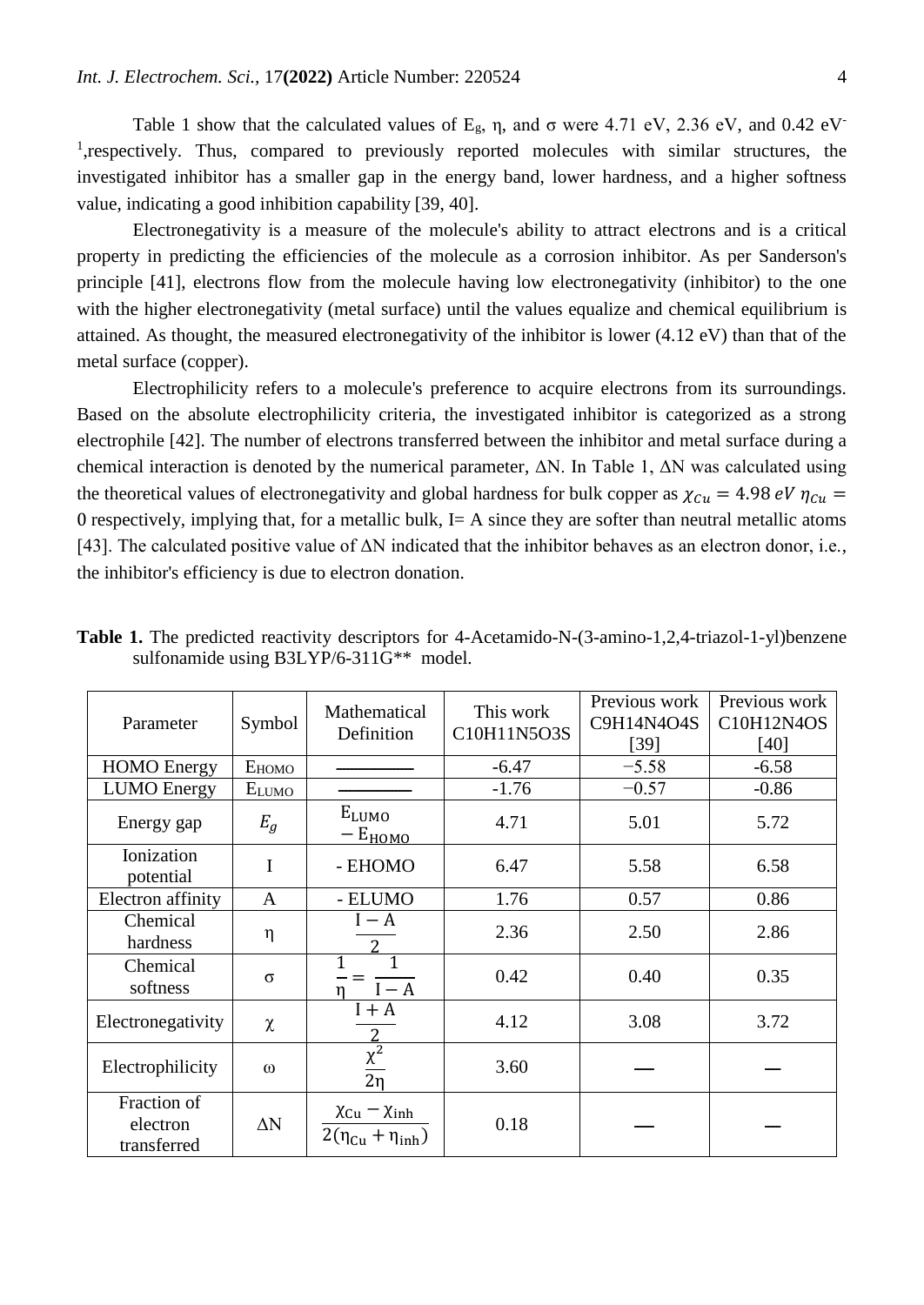## *3.2. Optimized geometric parameters*

The optimized structure of the studied molecule calculated using the B3LYP technique and the 6-311G\*\* basis setis seen in Figure 1(B). Table 2 lists the calculated geometrical parameters such as bond lengths, angles, and torsion angles, along with the corresponding experimental values.

The 4-acetamido-N-(3-amino-1,2,4-triazol-1-yl)benzenesulfonamide molecule is non-planar, with the acetamido and 3-Amino-1,2,4-triazole groups forming two planes that bend at the sulfonic group. This bending is signified by the angle  $\angle N_2S_1C_6 = 103.93_{\text{Exp}}$ , 103.42<sub>Cal</sub>.Other torsion angles,including C5-C6-S1-N2, C7-C6-S1-N2, C9-N2-S1-C6, N3-N2-S1-C6, etc.,are shown with their values in the table.

The results of the selected geometrical parameters aligned with the experimental values, except for some parameters being slightly greater.This can be attributed to the lack of accounting for the intermolecular coulombic interaction between neighboring molecules during calculations, which were done for isolated molecules. In contrast, the experiment took this interaction into account for molecules in the crystal lattice [44].

| Bond length    | Exp.   | B3YLB        | Bond length | Exp.      | <b>B3YLB</b> | Angle $(\circ)$                                                | Exp.      | B3YLB        |
|----------------|--------|--------------|-------------|-----------|--------------|----------------------------------------------------------------|-----------|--------------|
| $(\check{A})$  |        | $/6 - 311**$ | $\rm(\AA)$  |           | $/6 - 311**$ |                                                                |           | $/6 - 311**$ |
| $C1-C2$        | 1.50   | 1.51         | $O1-C2-C1$  | 121.88    | 122.02       | C <sub>4</sub> -C <sub>5</sub> -C <sub>6</sub> -S <sub>1</sub> | $-178.89$ | $-179.30$    |
| $C2-O1$        | 1.22   | 1.21         | $N1-C2-C1$  | 114.44    | 114.20       | S <sub>1</sub> -C <sub>6</sub> -C <sub>7</sub> -C <sub>8</sub> | 178.12    | 179.50       |
| $C2-N1$        | 1.36   | 1.38         | C8-C3-N1    | 117.61    | 117.20       | N1-C3-C8-C7                                                    | 175.68    | 176.89       |
| $C3-N1$        | 1.40   | 1.40         | $N1-C3-C4$  | 122.97    | 123.21       | O1-C2-N1-C3                                                    | $-4.90$   | $-4.81$      |
| $C3-C4$        | 1.40   | 1.40         | $C5-C4-C3$  | 119.46    | 119.55       | $C1-C2-N1-C3$                                                  | 175.40    | 176.05       |
| $C4-C5$        | 1.38   | 1.38         | $C4-C5-C6$  | 120.55    | 119.96       | C8-C3-N1-C2                                                    | 170.17    | 171.36       |
| $C5-C6$        | 1.38   | 1.39         | C5-C6-C7    | 120.37    | 121.21       | $C4-C3-N1-C2$                                                  | $-12.7$   | $-11.81$     |
| $C6-C7$        | 1.38   | 1.39         | $C5-C6-S1$  | 120.06    | 119.10       | N5-C9-N2-N3                                                    | 176.09    | 176.84       |
| $C6-S1$        | 1.75   | 1.77         | C7-C6-S1    | 119.55    | 119.68       | N4-C9-N2-S1                                                    | $-175.29$ | $-179.48$    |
| $C7-C8$        | 1.39   | 1.38         | $C7-C8-C3$  | 120.93    | 120.88       | $N5-C9-N2-S1$                                                  | 3.60      | 3.74         |
| $C9-N4$        | 1.32   | 1.32         | $C2-N1-C3$  | 128.23    | 128.92       | $S1-N2-N3-C10$                                                 | 176.00    | 176.40       |
| $C9-N5$        | 1.33   | 1.35         | $C9-N2-N3$  | 109.16    | 109.42       | N5-C9-N4-C10                                                   | $-176.97$ | $-176.96$    |
| $C9-N2$        | 1.38   | 1.38         | $C9-N2-S1$  | 131.89    | 131.55       | C9-N2-S1-O3                                                    | $-152.26$ | $-154.37$    |
| $C10-N3$       | 1.30   | 1.30         | $N3-N2-S1$  | 118.56    | 119.00       | N3-N2-S1-O3                                                    | 35.81     | 36.19        |
| $C10-N4$       | 1.36   | 1.36         | C10-N3-N2   | 101.25    | 101.52       | C9-N2-S1-O2                                                    | $-23.32$  | $-24.12$     |
| $N2-S1$        | 1.68   | 1.72         | $C9-N4-C10$ | 103.39    | 103.45       | $N3-N2-S1-O2$                                                  | 164.76    | 165.45       |
| $O2-S1$        | 1.42   | 1.45         | O3-S1-O2    | 121.05    | 122.00       | $C9-N2-S1-C6$                                                  | 92.15     | 93.27        |
| $O3-S1$        | 1.42   | 1.45         | O3-S1-N2    | 106.64    | 107.46       | $N3-N2-S1-C6$                                                  | $-79.77$  | $-78.41$     |
| N4-C9-N5       | 125.85 | 126.2        | $O2-S1-N2$  | 103.89    | 103.20       | C5-C6-S1-O3                                                    | $-167.40$ | $-166.89$    |
| $N4$ -C9- $N2$ | 108.98 | 109.0        | O3-S1-C6    | 109.43    | 109.28       | C7-C6-S1-O3                                                    | 14.06     | 15.77        |
| $N5-C9-N2$     | 125.16 | 124.71       | $O2-S1-C6$  | 110.33    | 109.52       | C7-C6-S1-O2                                                    | $-121.49$ | $-124.84$    |
| $N3-C10-N4$    | 117.16 | 116.54       | $N2-S1-C6$  | 103.93    | 103.42       | C5-C6-S1-N2                                                    | $-53.79$  | $-53.67$     |
| $O1-C2-N1$     | 123.68 | 123.77       | N1-C3-C4-C5 | $-176.32$ | $-177.79$    | C7-C6-S1-N2                                                    | 127.67    | 128.53       |

**Table 2.** Comparison between the calculated geometrical parameters and the experimental values retrieved from the literature.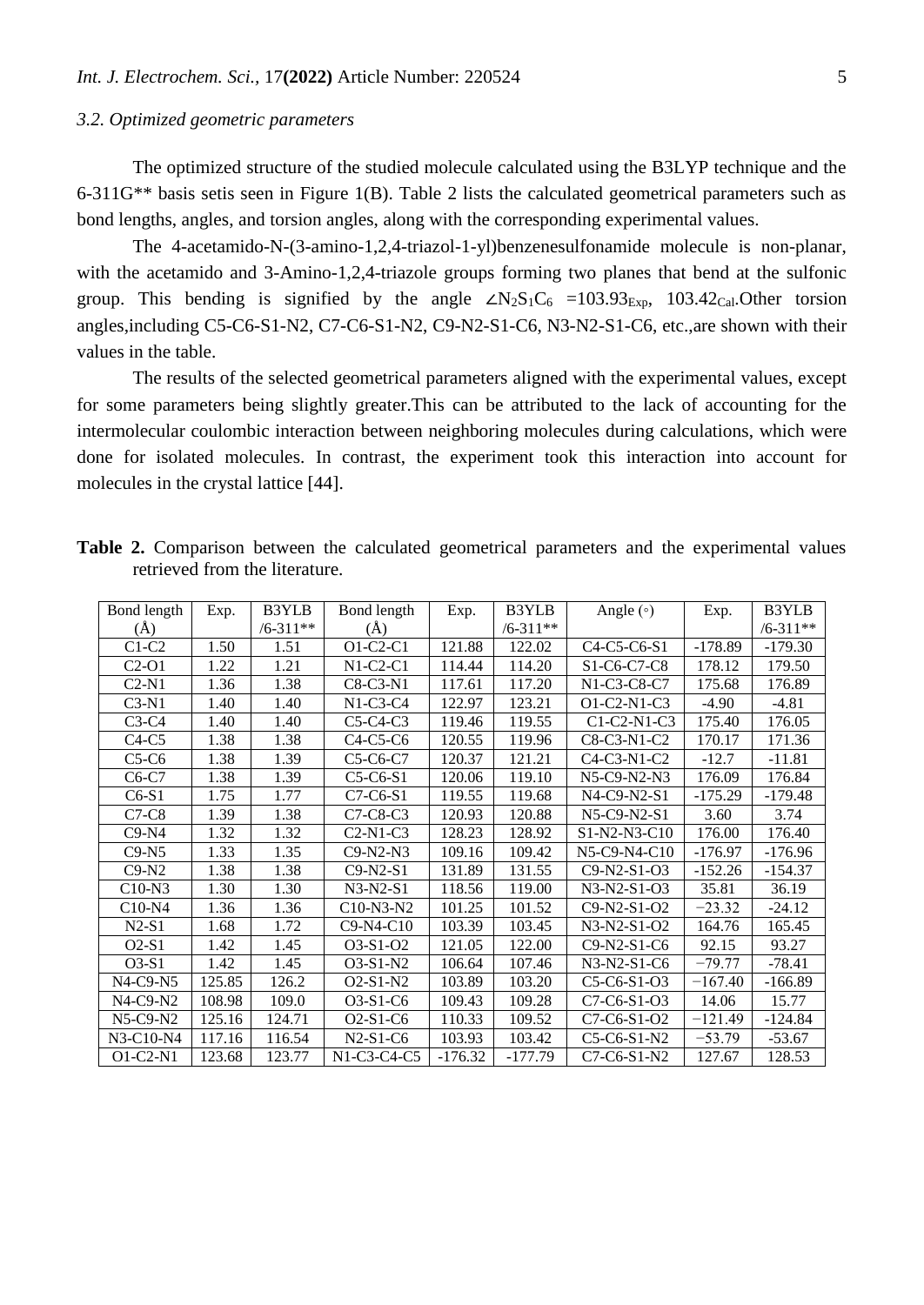# *3.2. HOMO & LUMO Frontier Molecular Orbitals*

As previously stated, HOMO and LUMO, also known as the frontier molecular orbitals, are the most valuable orbitals in organic chemical compounds. HOMO and LUMO are significant, as they represent the primary orbitals involved in chemical interactions. The ability to donate an electron is defined by HOMO, while LUMO dictates the capacity to accept an electron. Figure 2 describes the HOMO-LUMO map of the title molecule.

The HOMO distribution is confined to the 3-Amino-1,2,4-triazole group, while LUMO is found primarily on the acetamido group, with small lobes found on the triazole and the oxygen of the sulfonic group. The allocation of HOMO and LUMO on the right and left sides of the molecule further clarified the molecule's high susceptibility to charge transfer.



**Figure 2.** HOMO and LUMO frontier molecular orbitals diagram

#### *3.3. Molecular Electrostatic Potential (MEP)*

The molecular electrostatic potential (MEP) is a local descriptor that predicts chemically active regions based on nuclear and electronic charge distribution. Reactive sites for electrophilic and nucleophilic interactions are designated by a color code.The color blue indicates a positive charge regionassociated with an electrophilic attack, the color red represents a negative charge region associated with a nucleophilic attack, and the color green denotes electrostatic neutral potential regions. The MEP surface map is depicted in Figure 3.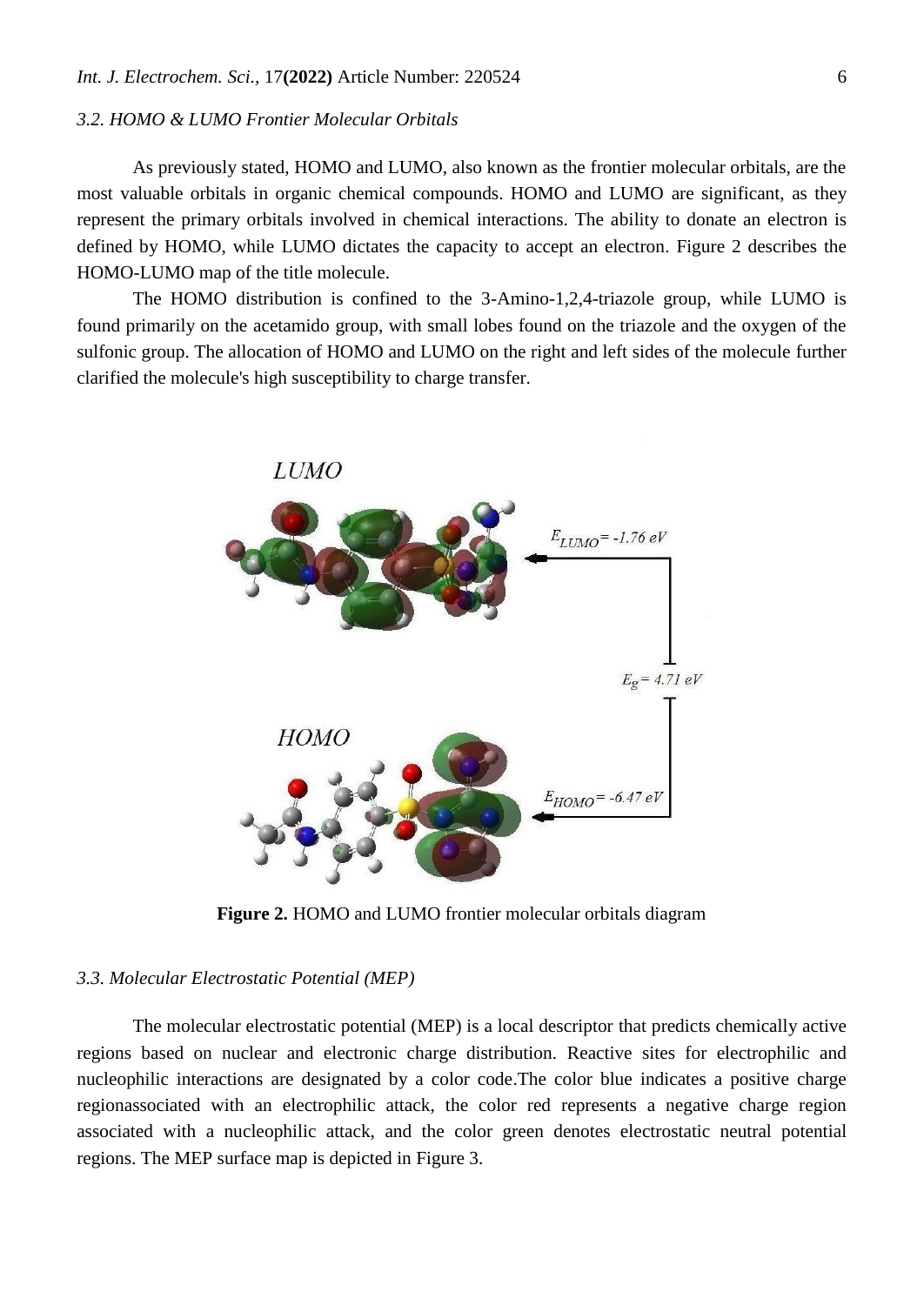The 4-acetamido-N-(3-amino-1,2,4-triazol-1-yl) benzenesulfonamide molecule has the most negative regions on the oxygen atoms of the carbonyl and sulfonic groups and the nitrogen atom of the triazole group, making them attractive sites for an electrophilic attack. Positive regions are found around the hydrogen atoms of the amino group and the lower hydrogen atoms in the acetamido group, which seem to be the most preferred locations for nucleophilic interactions.



**Figure 3.** Map representation of the molecular electrostatic potential (MEP) surface.

#### *3.3. Mulliken Charges*

Mulliken population analysis has been widely used to compute the charge distribution in molecules to identify the adsorption centers of inhibitors.



**Figure 4.** Mulliken atomic charge distribution of "4-Acetamido-N-(3-amino-1,2,4-triazol-1-yl) benzene sulfonamide" molecule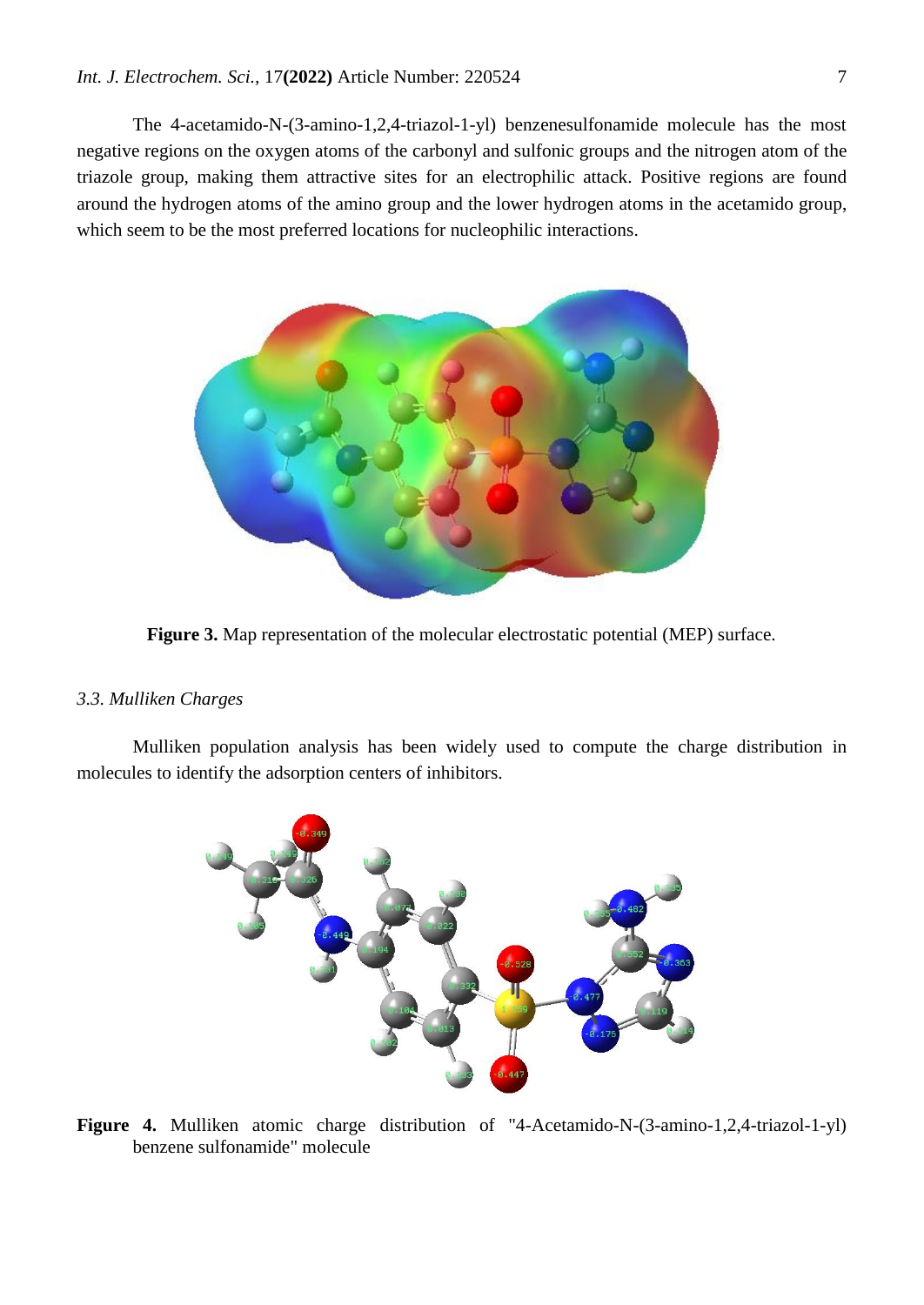According to earlier studies, the atom with the higher negative atomic charge readily donates its electron to the metal's unoccupied orbital [45, 46]. Figure 4 illustrates the distribution of Mulliken atomic charges for the studied inhibitor.

It is evident that the most negative atomic charges are located on the carbon of the methyl group as well as on the oxygen and nitrogen atoms.These charge carriers serve as active centers for providing electrons to the metal surface. Further, the negative charges have a notable distribution along with the whole skeleton of the molecule, giving it high adsorption efficiency. In addition, it is important to realize that the inhibitor molecule can form a back donating bond with the copper atom's anti-bonding orbitals by receiving electrons from it [47].

## *3.4. Total and partial Density of states*

A molecule's DOS represents the number of states occupied by it at a given energy range. In contrast, the PDOS clarifies the projection of specific orbitals on the energy scale for each molecular fragment or atom. The DOS and PDOS plots for the studied molecule are shown in Figure 5.



**Figure 5.** The diagram depicting the (A) DOS and (B) PDOS of "4-Acetamido-N-(3-amino-1,2,4 triazol-1-yl)benzenesulfonamide" molecule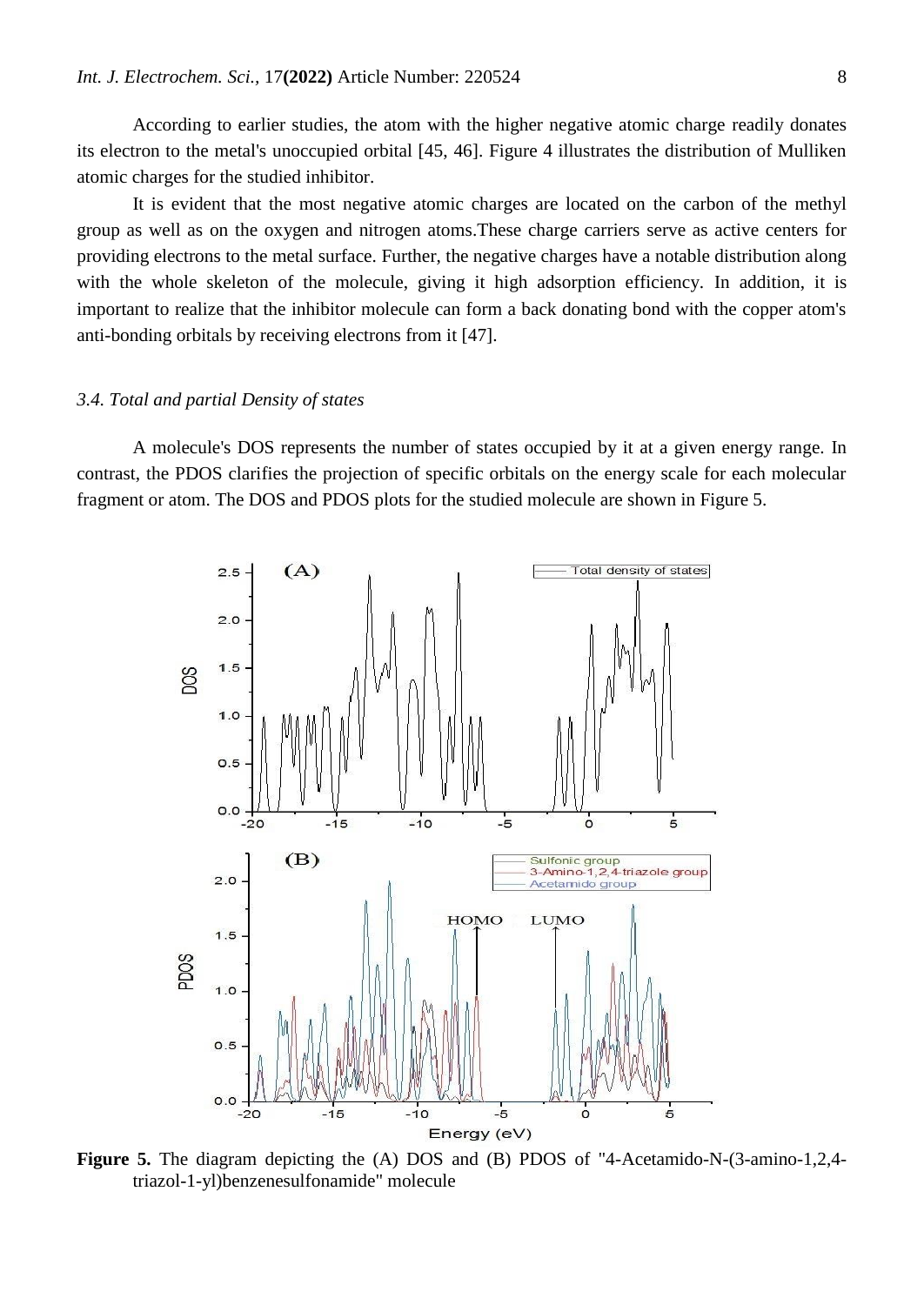The molecular orbital of 3-Amino-1,2,4-triazole entirely establishes the HOMO configuration. However, its orbital, on the other hand, is the main component of LUMO, with minor contributions from the sulfonic and the 3-Amino-1,2,4-triazole groups. The acetamido group clearly makes a significant contribution to the total DOS molecular orbitals.Hence,any alteration in this chain could easily affect the electronic properties of the molecule.

## **4. CONCLUSION**

DFT quantum computational modeling was used to investigate the electronic structure properties of the 4-acetamido-N-(3-amino-1,2,4-triazol-1-yl)benzenesulfonamide molecule and their relationship with corrosion inhibition performance. The calculated quantum reactivity indices, including the HOMO-LUMO energy gap, chemical hardness, softness, electronegativity, electrophilicity, and the fraction of electrons transferred, elucidated that the studied inhibitor has a high chemical reactivity.

The structural parameters were found to be consistent with the values found in the XRD literature. The frontier molecular orbitals disclosed the fragment offering/receiving electrons to interpret the electron transfer within the molecule. The MEP map and Mulliken charge distribution were used to distinguish active sites for nucleophilic/electrophilic attacks in addition tothe locations of negative charges on the molecule surface. The DOS and PDOS were used to assess molecular orbital contributions.

The obtained results indicate desirable electronic properties, confirming the chemical reactivity of the proposed molecule and classifyingit as a good candidate for copper corrosion inhibition.

## **References**

- 1. Raafat M. Issa, Mohamed K. Awad and Faten M. Atlam, *Applied Surface Science*, 255 (2008) 2433.
- 2. Gerald Frankel et.al., *Faraday Discuss*, 180 (2015) 205.
- 3. Xiaogang Li,Dawei Zhang*,* Zhiyong Liu*,* Zhong Li*,* Cuiwei Du *and* Chaofang Dong,*Nature,* 527(2015) 441.
- 4. T.P.Chou. et. al., *journal of non-Crystalline Solids*, 290 (2001) 153.
- 5. Wail Al Zoubi and Young Gun Ko, *Scientific Reports, 8 (2018) 10925.*
- 6. BehzadFotovvati, NavidNamdari and Amir Dehghanghadikolaei., *J. Manuf. Mater. Process*, 3 (2019) 28.
- 7. Chunxiao Chai, YanhuaXu, Shuchen Shi, Xiaowei Zhao, Yufeng Wu, Ying Xu and Lei Zhang, *RSC Adv.,* 8 (2018) 24970.
- 8. Muhammad Shahid. Adv. Nat. Sci.: *Nanosci. Nanotechnol.,* 2 (2011) 043001.
- 9. K.F. Khaled, *Corrosion Science,* 52 (2010) 3225.
- 10. M. Mihit , K. Laarej , H. Abou El Makarim , L. Bazzi , R. Salghi and B. Hammouti, *Journal of Chemistry*, 3 (2010) 55.
- 11. K. Fukui and B. Pullman*, horizons of Quantum Chemistry,* (1980)5*.*
- 12. *M. M.* Antonijevic and M. B. PetrovicInt*, J. Electrochem. Sci.,* 3 (2008) 1.
- 13. Savaş Kaya and Cemal Kaya, *Molecular Physics,* 113 (2015) 1311.
- 14. SavasKaya andCemal Kaya, *Computational and Theoretical Chemistry*, 1060 (2015) 66.